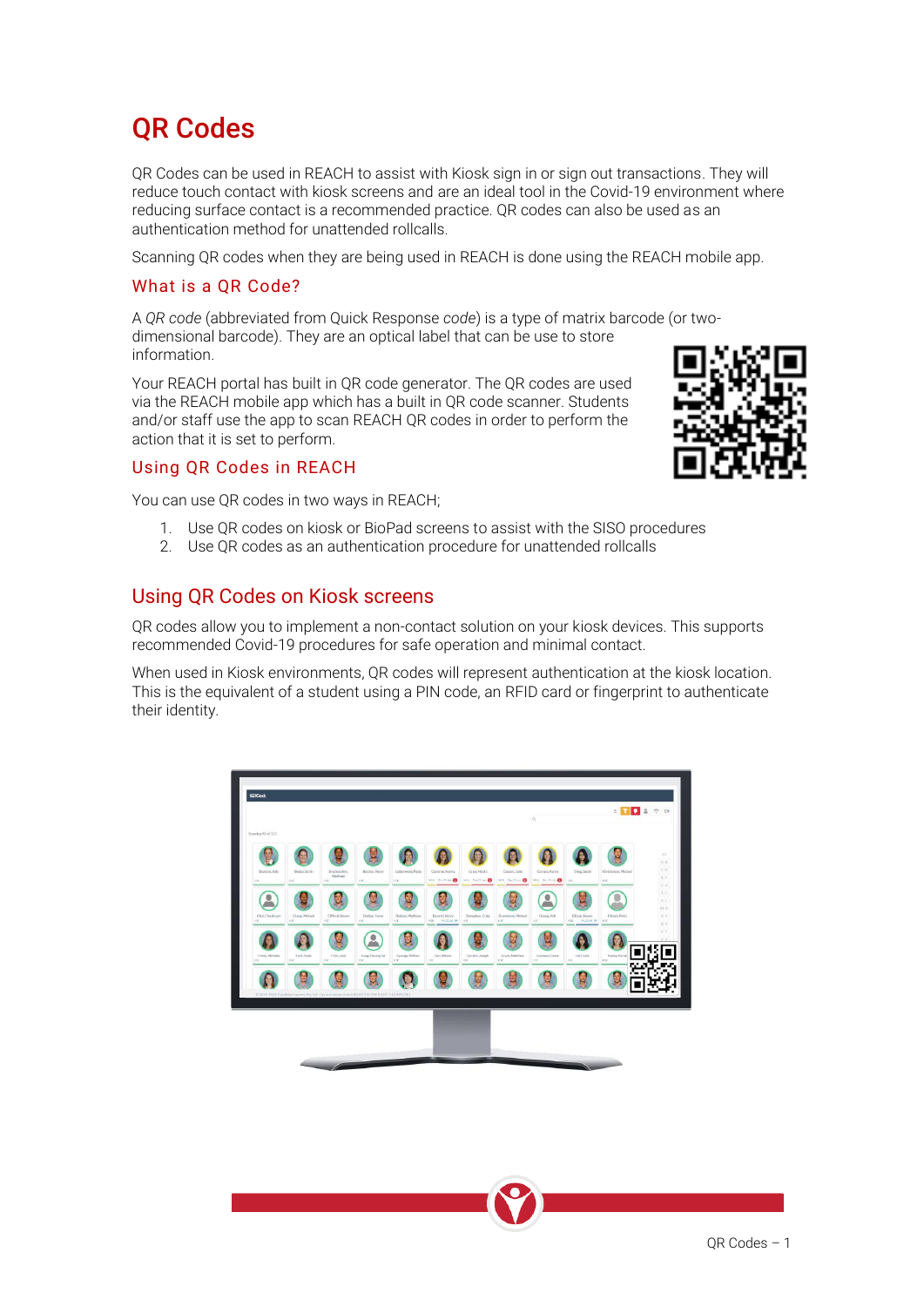The action that scanning a QR code will perform depends on whether the kiosk device has been assigned a location. You can assign a kiosk a location in the metadata profile of the Kiosk login account.

|                                                    | Address<br>Personal<br>Secur      | Metadata<br>Associations | <b>Groups Managed</b><br>Groups            | Identifiers<br>Medical |
|----------------------------------------------------|-----------------------------------|--------------------------|--------------------------------------------|------------------------|
|                                                    | Wellbeing<br>Photo<br>Accessibily | User Defined             | <b>Sticky Notes</b><br>Documents<br>Quotas |                        |
| House1, KIOSK<br>Staff - Kiosk View                | <b>Current Location</b>           |                          | <b>House</b>                               |                        |
| $\smallsetminus$                                   | <b>Boarding House</b>             | $\cdot \vee$             | Select                                     | $\cdot \vee$           |
|                                                    | Year                              |                          | Room                                       |                        |
|                                                    |                                   |                          |                                            |                        |
| <b>Reset Password</b><br><b>Send Welcome Email</b> | Select                            | $\ddot{\phantom{1}}$     |                                            |                        |

#### Kiosk with no location assigned

When a kiosk displaying a QR code does not have a location assigned to it then a student scanning the QR code will initiate the default workflow which is to open up the SISO panel on the user's device so that they can SISO to their desired location.

Student scans QR Code >> Opens the SISO Panel on student's mobile device >> student signs to intended location

#### Kiosk with a location assigned

When a kiosk has a location assigned to its identity (eg: Kiosk Current Location = Boarding House) then scanning the QR code will take the student's current location into account to determine what action to take when the QR code is scanned.

- If the student's current location is different to the kiosk's location then REACH automatically sign the student into the kiosk location when the QR code is scanned. This is called direct Sign in.
- If the student's current location is the same as the kiosk's location then scanning the QR code will initiate the default workflow.

NOTE: REACH will continue to adhere to any sign in or sign out restrictions when using QR codes so if staff participation is required for SISO out from or return to a kiosk location then staff will still be required to complete the transaction.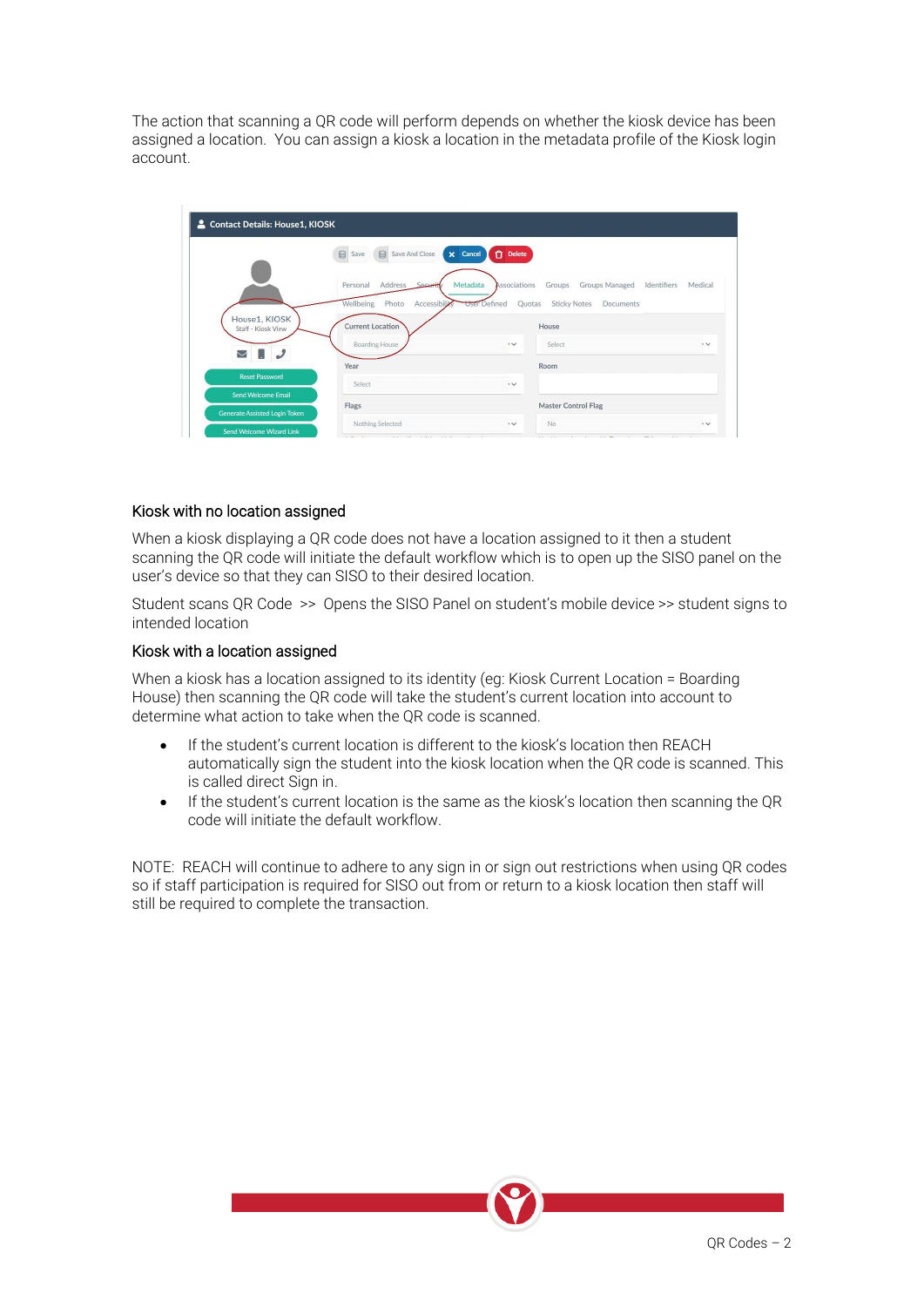| OWNERS *                                     |                       |
|----------------------------------------------|-----------------------|
| <b>Insurancement</b> in<br>thanking its same | <b>Boarding House</b> |
| <b>Sitema</b><br>ArSchool                    |                       |
| <b>Branting Fissue</b>                       |                       |
| Covid-Leave                                  |                       |
| Cristian Chief<br>Diving Hell                |                       |
| Liney                                        | Beatson, Julie        |
| Lisay.                                       | <b>HSE</b>            |
| M/TelsLocation                               |                       |
| Medical - Dverright                          |                       |
|                                              |                       |

#### Default QR Scan workflow

Opens the SISO Panel on student's mobile device.



#### Direct Sign in

When student current location does not equal Kiosk location the students location is automatically changed to the kiosk location.

### Using QR Codes for Unattended Rollcalls

Using QR codes in unattended rollcalls allows you to accept a QR code scan form a student device as an authenticated attendance status update for an unattended rollcall.

In this case the QR code scan is accepted in the same way that as student PIN, RFID card scan or Fingerprint scan is accepted as student authentication in order to mark the student as present for the rollcall.

| <b>E Unattended Rollcall</b>                   |                                                   |
|------------------------------------------------|---------------------------------------------------|
| Please scan your card to sign in               | Pending                                           |
| <b>Marked Present</b>                          | Smith, Olivia<br>@ CST   □ 12   km?               |
| <b>Finley, Michelle</b><br>@ NCC   日 10   kg ? | Smith, Anabell<br><b>@NCC</b>   日 11   kg ?       |
| Ford, Paula<br>@ IMM   門 10   km?              | Smith, Benjamin<br>G COL  門 08   kg?              |
| Fraser, Karina<br>@ NCC   □ 10   km?           | Foo, Bar<br>Q IMM   門 08   回?                     |
| <b>Frick, Emily</b><br>@ NCC   目 10   km?      | Beatson, Julie<br>@ IMM   □ 10   kg GD121         |
| Geri, Nicola<br>G IMM   目 10   kg ?            | <b>Blades, Sarah</b><br><b>Q GAR   □ 10   km?</b> |
| Hall, Julie<br>@ IMM   門 10   kg?              | Partridge, Anna<br>G GAR   門 09   leca?           |
| Halsey, Karen<br>@ IMM   門 10   kg?            | Calderwood, Paula<br><b>命 GAR   自 09   kg?</b>    |
| Hapgood, Sarah<br>G CST   □ 10   km ?          | Lee, Emily<br>@ CST   自 09   km?                  |
| Hardy, Tracey                                  | Ching, Sarah                                      |